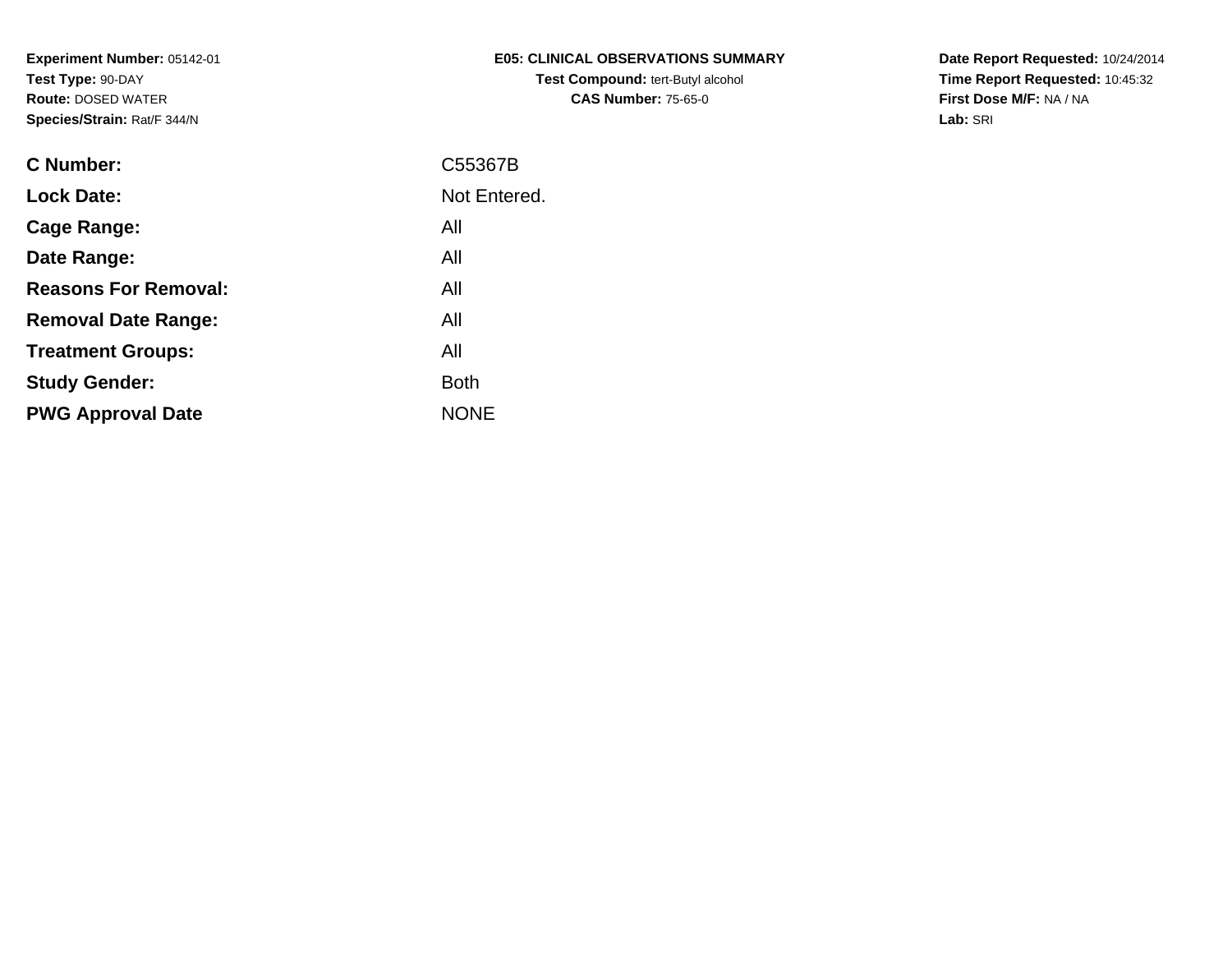#### **E05: CLINICAL OBSERVATIONS SUMMARYTest Compound:** tert-Butyl alcohol **CAS Number:** 75-65-0

**Date Report Requested:** 10/24/2014**Time Report Requested:** 10:45:33**First Dose M/F:** NA / NA**Lab:** SRI

**SEX :MALE WEEK: 14**

| <b>OBSERVATIONS</b>               | $0.0\%$         |                         | 0.25%           |                         | 0.5%            |                       | 1.0%            |                         |
|-----------------------------------|-----------------|-------------------------|-----------------|-------------------------|-----------------|-----------------------|-----------------|-------------------------|
|                                   | <b>CURRENT*</b> | TOTAL+                  | <b>CURRENT*</b> | TOTAL+                  | <b>CURRENT*</b> | TOTAL+                | <b>CURRENT*</b> | TOTAL+                  |
| Alopecia                          | 0/0             | $1/10$<br><b>DAY 29</b> | 0/0             | $1/10$<br><b>DAY 36</b> | 0/0             | 0/10                  | 0/0             | 0/10                    |
| Ataxia                            | 0/0             | 0/10                    | 0/0             | 0/10                    | 0/0             | 0/10                  | 0/0             | $1/10$<br><b>DAY 43</b> |
| <b>Blood In Urine</b>             | 0/0             | 0/10                    | 0/0             | 0/10                    | 0/0             | 0/10                  | 0/0             | 0/10                    |
| Cyanosis                          | 0/0             | 0/10                    | 0/0             | 0/10                    | 0/0             | 0/10                  | 0/0             | 0/10                    |
| Discharge<br>Penis                | 0/0             | 0/10                    | 0/0             | $1/10$<br><b>DAY 29</b> | 0/0             | 0/10                  | 0/0             | 1/10<br><b>DAY 57</b>   |
| Discoloration<br><b>Right Eye</b> | 0/0             | 0/10                    | 0/0             | 0/10                    | 0/0             | $2/10$<br>DAY 64      | 0/0             | 1/10<br>DAY 64          |
| Emaciated                         | 0/0             | 0/10                    | 0/0             | 0/10                    | 0/0             | 0/10                  | 0/0             | 0/10                    |
| <b>Head Tilted</b>                | 0/0             | 4/10<br><b>DAY 36</b>   | 0/0             | 5/10<br>DAY 8           | 0/0             | 3/10<br><b>DAY 50</b> | 0/0             | 5/10<br><b>DAY 22</b>   |

\* ANIMALS WITH OBSERVATION IN CURRENT PERIOD / TOTAL ANIMALS OBSERVED IN CURRENT PERIOD (WITHIN 7 DAYS OF RUN DATE)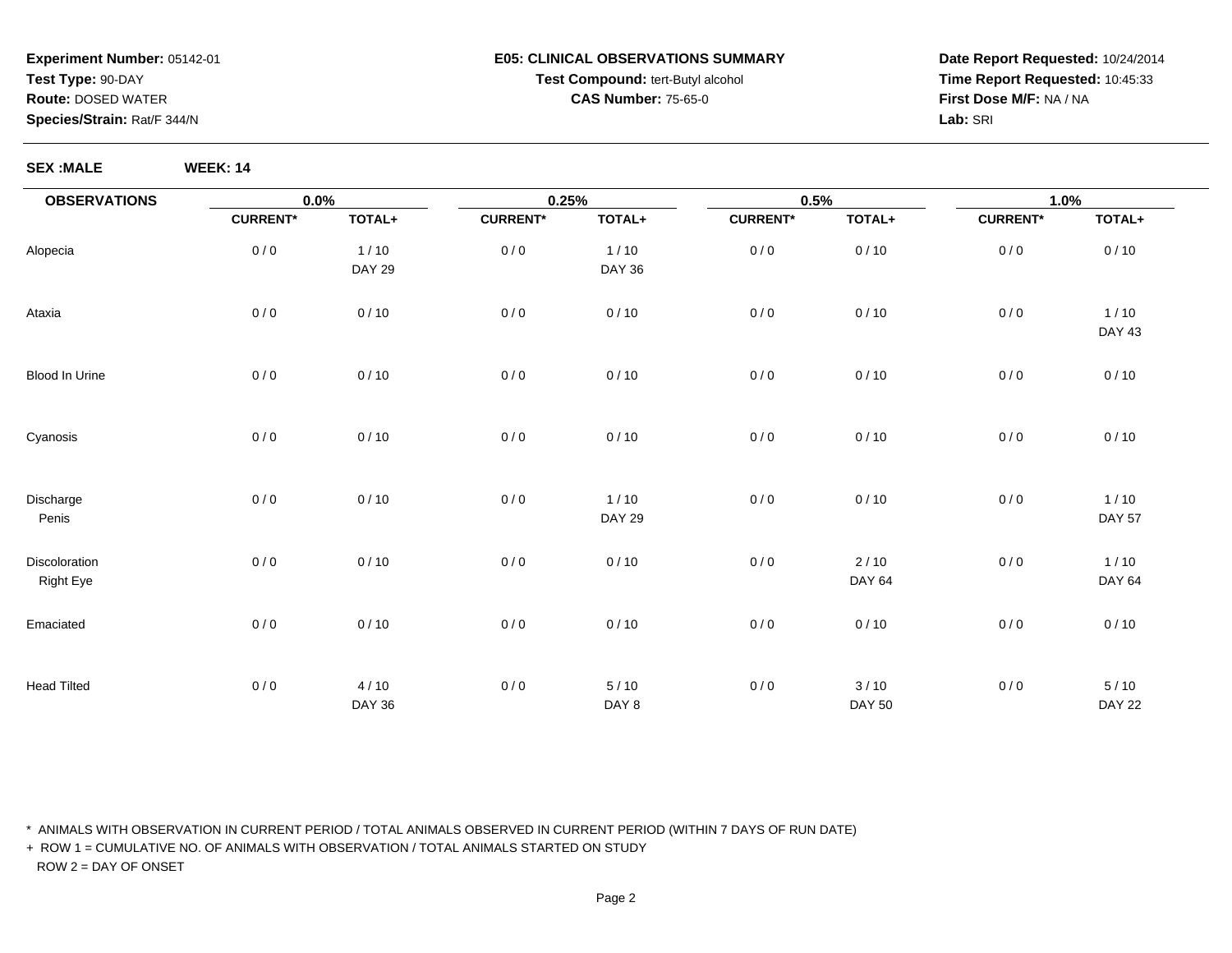# **E05: CLINICAL OBSERVATIONS SUMMARYTest Compound:** tert-Butyl alcohol **CAS Number:** 75-65-0

**Date Report Requested:** 10/24/2014**Time Report Requested:** 10:45:33**First Dose M/F:** NA / NA**Lab:** SRI

**SEX :MALE WEEK: 14**

| <b>OBSERVATIONS</b>                        | $0.0\%$         |                         | 0.25%           |                         | 0.5%            |                         | 1.0%            |                         |
|--------------------------------------------|-----------------|-------------------------|-----------------|-------------------------|-----------------|-------------------------|-----------------|-------------------------|
|                                            | <b>CURRENT*</b> | TOTAL+                  | <b>CURRENT*</b> | TOTAL+                  | <b>CURRENT*</b> | TOTAL+                  | <b>CURRENT*</b> | TOTAL+                  |
| Hyperactive                                | 0/0             | 0/10                    | 0/0             | 0/10                    | 0/0             | 0/10                    | 0/0             | 0/10                    |
| Hypoactivity                               | 0/0             | 0/10                    | 0/0             | 0/10                    | 0/0             | 0/10                    | 0/0             | $2/10$<br>DAY 8         |
| Hypothermia                                | 0/0             | 0/10                    | 0/0             | 0/10                    | 0/0             | 0/10                    | 0/0             | 0/10                    |
| Micro-Ophthalmia                           | 0/0             | 0/10                    | 0/0             | $1/10$<br><b>DAY 85</b> | 0/0             | 4/10<br><b>DAY 15</b>   | 0/0             | 0/10                    |
| <b>Missing Anatomy</b><br><b>Right Eye</b> | 0/0             | $2/10$<br><b>DAY 29</b> | 0/0             | 0/10                    | 0/0             | 0/10                    | 0/0             | $1/10$<br><b>DAY 29</b> |
| <b>Missing Anatomy</b><br>Tail             | 0/0             | 0/10                    | 0/0             | 0/10                    | 0/0             | 0/10                    | 0/0             | $1/10$<br>DAY 1         |
| Opacity                                    | 0/0             | 3/10<br><b>DAY 15</b>   | 0/0             | 3/10<br><b>DAY 29</b>   | 0/0             | $2/10$<br><b>DAY 15</b> | 0/0             | 3/10<br><b>DAY 15</b>   |
| Pallor                                     | 0/0             | 0/10                    | 0/0             | 0/10                    | 0/0             | 0/10                    | 0/0             | 0/10                    |

\* ANIMALS WITH OBSERVATION IN CURRENT PERIOD / TOTAL ANIMALS OBSERVED IN CURRENT PERIOD (WITHIN 7 DAYS OF RUN DATE)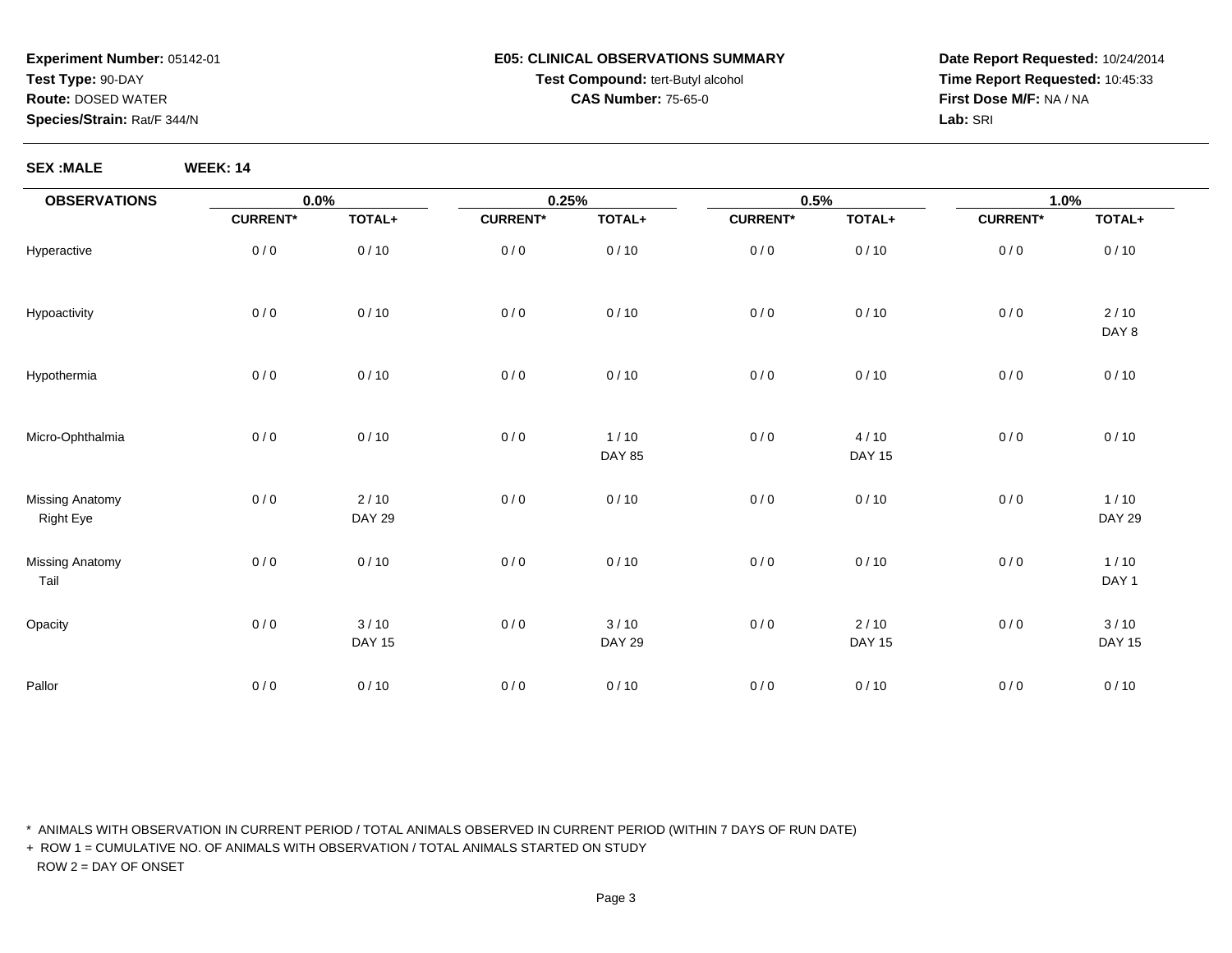# **Experiment Number:** 05142-01**Test Type:** 90-DAY**Route:** DOSED WATER

#### **Species/Strain:** Rat/F 344/N

# **SEX :MALE WEEK: 14**

| E05: CLINICAL OBSERVATIONS SUMMARY       |
|------------------------------------------|
| <b>Test Compound: tert-Butyl alcohol</b> |
| <b>CAS Number: 75-65-0</b>               |

**Date Report Requested:** 10/24/2014**Time Report Requested:** 10:45:34**First Dose M/F:** NA / NA**Lab:** SRI

| <b>OBSERVATIONS</b>          | $0.0\%$         |                         | 0.25%           |                         | 0.5%            |                         | 1.0%            |                         |
|------------------------------|-----------------|-------------------------|-----------------|-------------------------|-----------------|-------------------------|-----------------|-------------------------|
|                              | <b>CURRENT*</b> | TOTAL+                  | <b>CURRENT*</b> | TOTAL+                  | <b>CURRENT*</b> | TOTAL+                  | <b>CURRENT*</b> | TOTAL+                  |
| Paraphimosis                 | 0/0             | 0/10                    | 0/0             | 0/10                    | 0/0             | 0/10                    | 0/0             | 0/10                    |
| Reddened Eye                 | 0/0             | 3/10<br><b>DAY 29</b>   | 0/0             | $1/10$<br><b>DAY 15</b> | 0/0             | $1/10$<br><b>DAY 15</b> | $0/0$           | $1/10$<br><b>DAY 15</b> |
| Ruffled Fur                  | 0/0             | 8/10<br><b>DAY 15</b>   | 0/0             | 10/10<br>DAY 8          | 0/0             | 10/10<br><b>DAY 15</b>  | 0/0             | 10/10<br>DAY 8          |
| Sore<br>Face                 | 0/0             | $1/10$<br><b>DAY 29</b> | 0/0             | 0/10                    | 0/0             | 0/10                    | 0/0             | 0/10                    |
| Sore<br>Head                 | 0/0             | 0/10                    | 0/0             | $1/10$<br><b>DAY 29</b> | 0/0             | 0/10                    | 0/0             | 0/10                    |
| Sore<br>Mouth                | 0/0             | 0/10                    | 0/0             | 0/10                    | 0/0             | 0/10                    | 0/0             | 0/10                    |
| Sore<br><b>Right Eye</b>     | 0/0             | $1/10$<br><b>DAY 22</b> | 0/0             | 0/10                    | 0/0             | 0/10                    | 0/0             | 2/10<br><b>DAY 22</b>   |
| Swelling<br><b>Right Eye</b> | 0/0             | 1/10<br><b>DAY 15</b>   | 0/0             | 0/10                    | 0/0             | 0/10                    | 0/0             | 2/10<br><b>DAY 15</b>   |

\* ANIMALS WITH OBSERVATION IN CURRENT PERIOD / TOTAL ANIMALS OBSERVED IN CURRENT PERIOD (WITHIN 7 DAYS OF RUN DATE)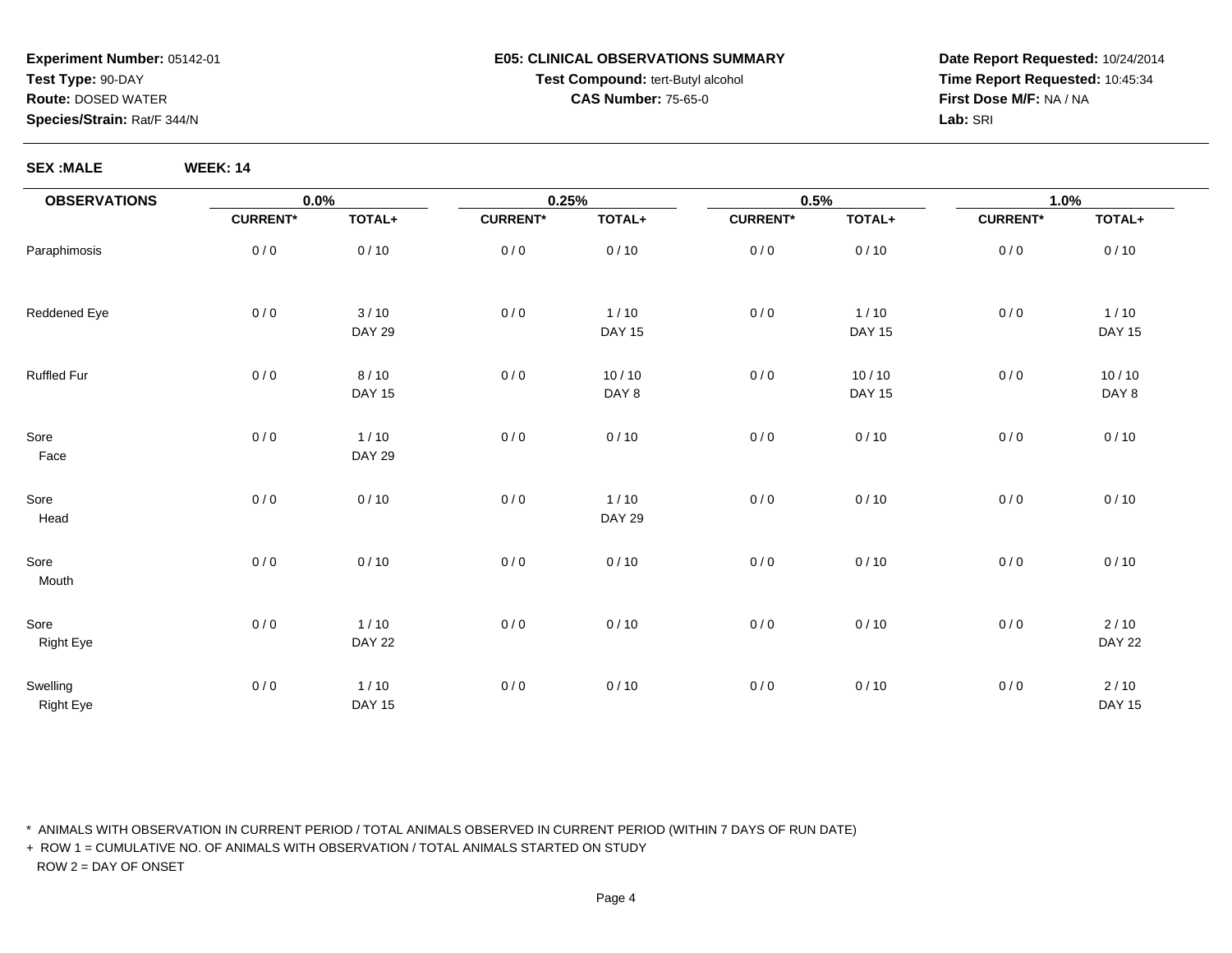# **Experiment Number:** 05142-01**Test Type:** 90-DAY**Route:** DOSED WATER

**Species/Strain:** Rat/F 344/N

#### **SEX :MALE WEEK: 14**

| <b>E05: CLINICAL OBSERVATIONS SUMMARY</b> |
|-------------------------------------------|
| <b>Test Compound: tert-Butyl alcohol</b>  |
| <b>CAS Number: 75-65-0</b>                |

**Date Report Requested:** 10/24/2014**Time Report Requested:** 10:45:34**First Dose M/F:** NA / NA**Lab:** SRI

| <b>OBSERVATIONS</b> | $0.0\%$         |               | 0.25%           |        | 0.5%            |        | 1.0%            |        |
|---------------------|-----------------|---------------|-----------------|--------|-----------------|--------|-----------------|--------|
|                     | <b>CURRENT*</b> | <b>TOTAL+</b> | <b>CURRENT*</b> | TOTAL+ | <b>CURRENT*</b> | TOTAL+ | <b>CURRENT*</b> | TOTAL+ |
| Urine Stain         | 0 / 0           | /10           |                 | '10    | 0/0             | /10    | 0/0             | 0/10   |

<sup>\*</sup> ANIMALS WITH OBSERVATION IN CURRENT PERIOD / TOTAL ANIMALS OBSERVED IN CURRENT PERIOD (WITHIN 7 DAYS OF RUN DATE)

<sup>+</sup> ROW 1 = CUMULATIVE NO. OF ANIMALS WITH OBSERVATION / TOTAL ANIMALS STARTED ON STUDYROW 2 = DAY OF ONSET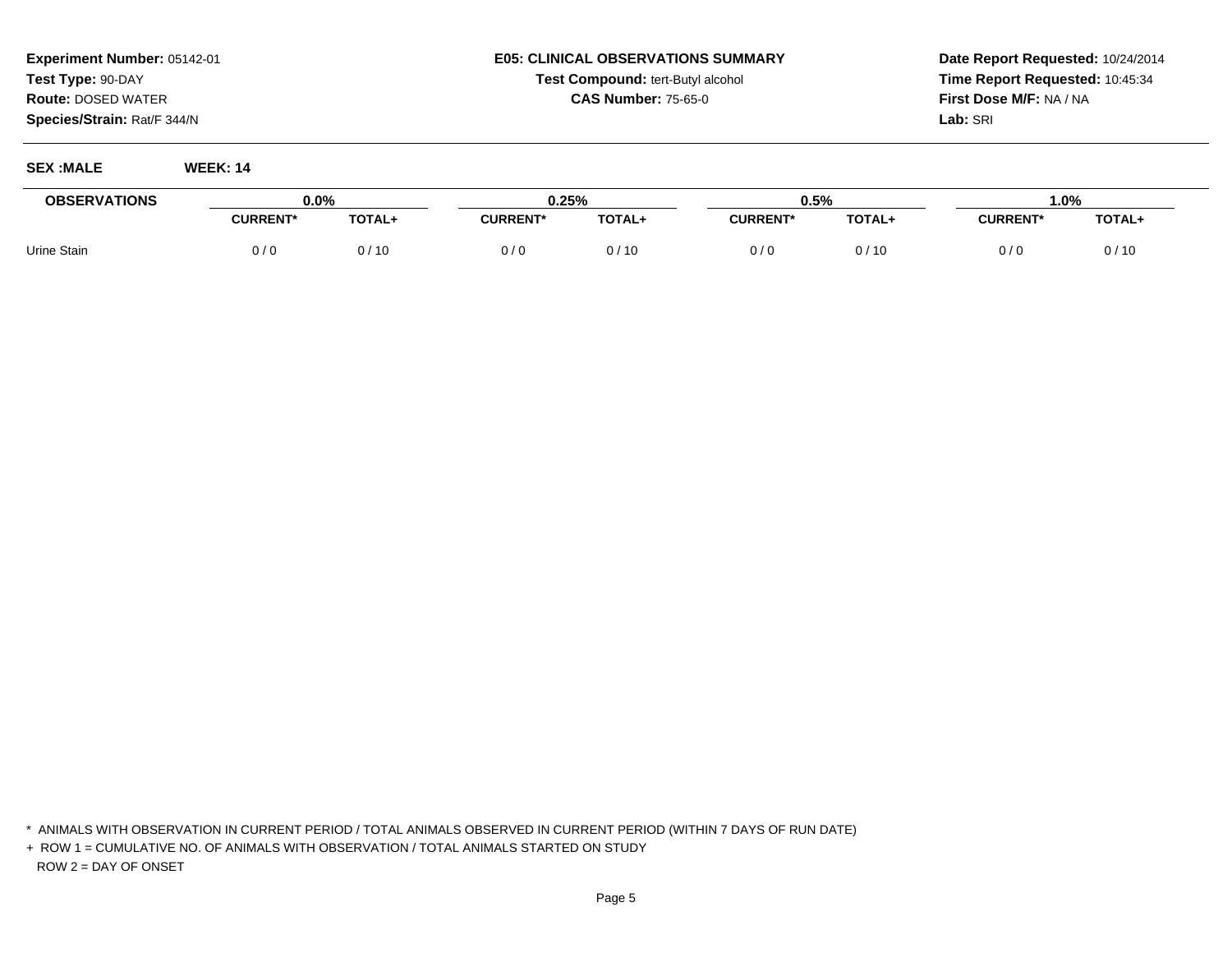#### **SEX :MALE WEEK: 14**

| E05: CLINICAL OBSERVATIONS SUMMARY       |
|------------------------------------------|
| <b>Test Compound: tert-Butyl alcohol</b> |
| <b>CAS Number: 75-65-0</b>               |

**Date Report Requested:** 10/24/2014**Time Report Requested:** 10:45:34**First Dose M/F:** NA / NA**Lab:** SRI

| <b>OBSERVATIONS</b> | 2.0%            |               | 4.0%            |               |
|---------------------|-----------------|---------------|-----------------|---------------|
|                     | <b>CURRENT*</b> | TOTAL+        | <b>CURRENT*</b> | TOTAL+        |
| Alopecia            | 0/0             | 2/10          | 0/0             | 0/10          |
|                     |                 | <b>DAY 29</b> |                 |               |
| Ataxia              | 0/0             | 4/10          | 0/0             | 10/10         |
|                     |                 | DAY 8         |                 | DAY 8         |
| Blood In Urine      | 0/0             | 0/10          | $0/0$           | 5/10          |
|                     |                 |               |                 | <b>DAY 15</b> |
| Cyanosis            | 0/0             | 0/10          | $0/0$           | 2/10          |
|                     |                 |               |                 | <b>DAY 29</b> |
| Discharge           | 0/0             | $1/10$        | 0/0             | 0/10          |
| Penis               |                 | <b>DAY 57</b> |                 |               |
| Discoloration       | 0/0             | 0/10          | $0/0$           | 0/10          |
| <b>Right Eye</b>    |                 |               |                 |               |
| Emaciated           | 0/0             | 0/10          | $0/0$           | 10/10         |
|                     |                 |               |                 | DAY 8         |
| <b>Head Tilted</b>  | 0/0             | 2/10          | $0/0$           | 2/10          |
|                     |                 | <b>DAY 36</b> |                 | <b>DAY 22</b> |

\* ANIMALS WITH OBSERVATION IN CURRENT PERIOD / TOTAL ANIMALS OBSERVED IN CURRENT PERIOD (WITHIN 7 DAYS OF RUN DATE)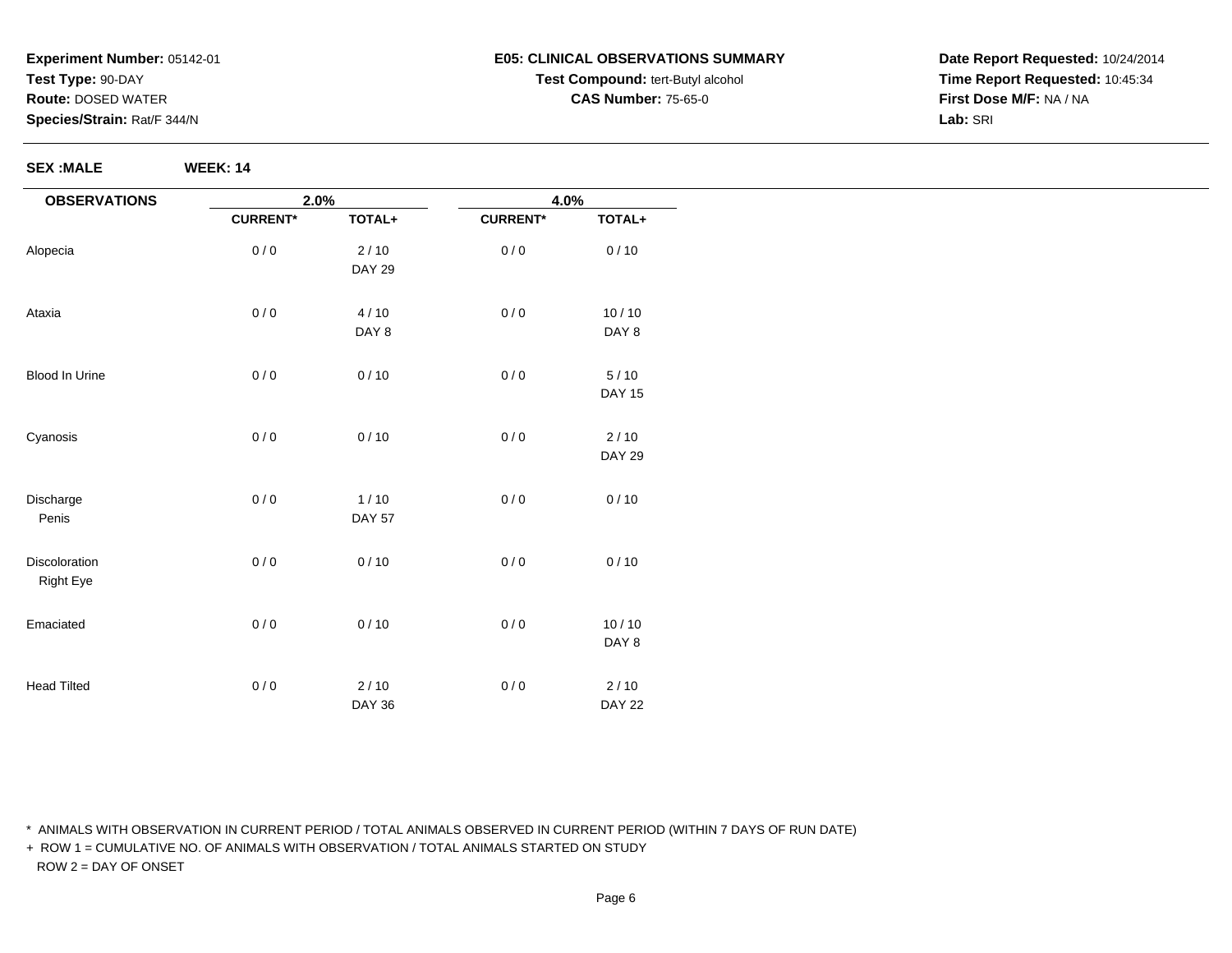**SEX :MALE WEEK: 14**

#### **E05: CLINICAL OBSERVATIONS SUMMARYTest Compound:** tert-Butyl alcohol **CAS Number:** 75-65-0

**Date Report Requested:** 10/24/2014**Time Report Requested:** 10:45:34**First Dose M/F:** NA / NA**Lab:** SRI

**OBSERVATIONS**HyperactiveHypoactivityHypothermiaMicro-OphthalmiaMissing AnatomyRight EyeMissing AnatomyTail**Opacity** Pallor**2.0%CURRENT\* TOTAL+**0 / 0 0 / 10 0 / 0 $3/10$ DAY 15 $0/0$  $0/10$ 0 / 0 0 / 10 0 / 0 $1/10$ DAY 29 $0/0$  $0/10$ 0 / 0 2 / 10 DAY 15 $0/0$  $0/10$ **4.0%CURRENT\* TOTAL+**0 / 0 $1/10$ DAY 29 $0/0$  $2/10$ DAY 15 $0/0$  $1/10$ DAY 500 / 0 8 / 10 DAY 150 / 0 $0/10$  $0/0$  $0/10$ 0 / 0 2 / 10 DAY 29 $0/0$  7 / 10 DAY 15

\* ANIMALS WITH OBSERVATION IN CURRENT PERIOD / TOTAL ANIMALS OBSERVED IN CURRENT PERIOD (WITHIN 7 DAYS OF RUN DATE)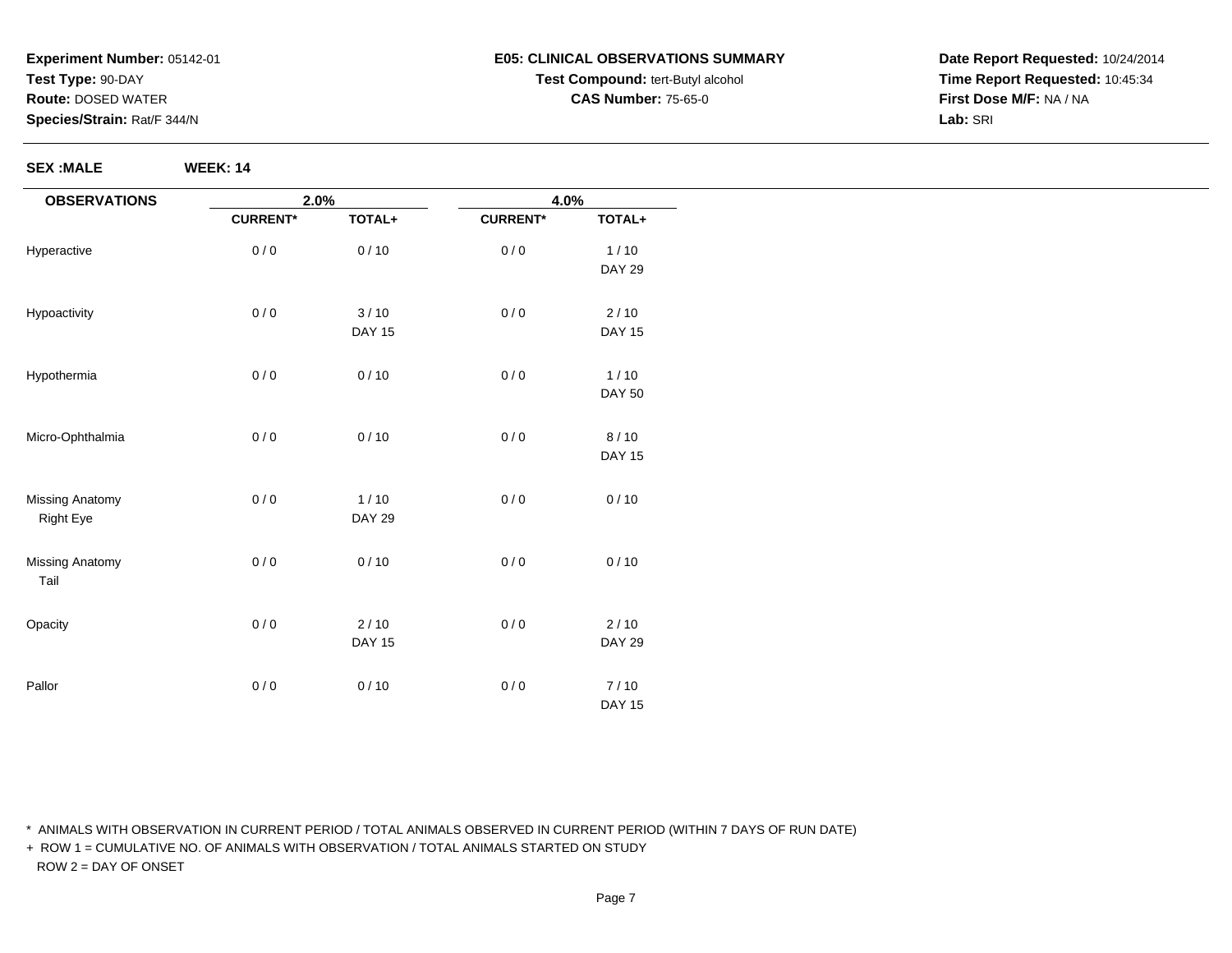**SEX :MALE WEEK: 14**

# **E05: CLINICAL OBSERVATIONS SUMMARYTest Compound:** tert-Butyl alcohol **CAS Number:** 75-65-0

**Date Report Requested:** 10/24/2014**Time Report Requested:** 10:45:35**First Dose M/F:** NA / NA**Lab:** SRI

| <b>OBSERVATIONS</b> | 2.0%            |               | 4.0%            |               |
|---------------------|-----------------|---------------|-----------------|---------------|
|                     | <b>CURRENT*</b> | TOTAL+        | <b>CURRENT*</b> | TOTAL+        |
| Paraphimosis        | 0/0             | 0/10          | 0/0             | 7/10          |
|                     |                 |               |                 | <b>DAY 15</b> |
| Reddened Eye        | 0/0             | 4/10          | 0/0             | $5/10$        |
|                     |                 | DAY 8         |                 | DAY 8         |
| Ruffled Fur         | 0/0             | 10/10         | 0/0             | 10/10         |
|                     |                 | DAY 8         |                 | DAY 8         |
| Sore                | 0/0             | 0/10          | 0/0             | 0/10          |
| Face                |                 |               |                 |               |
| Sore                | 0/0             | 0/10          | 0/0             | 0/10          |
| Head                |                 |               |                 |               |
| Sore                | 0/0             | 0/10          | 0/0             | $1/10$        |
| Mouth               |                 |               |                 | <b>DAY 22</b> |
| Sore                | 0/0             | $1/10$        | 0/0             | 0/10          |
| Right Eye           |                 | <b>DAY 22</b> |                 |               |
| Swelling            | 0/0             | $1/10$        | 0/0             | 0/10          |
| <b>Right Eye</b>    |                 | <b>DAY 15</b> |                 |               |

\* ANIMALS WITH OBSERVATION IN CURRENT PERIOD / TOTAL ANIMALS OBSERVED IN CURRENT PERIOD (WITHIN 7 DAYS OF RUN DATE)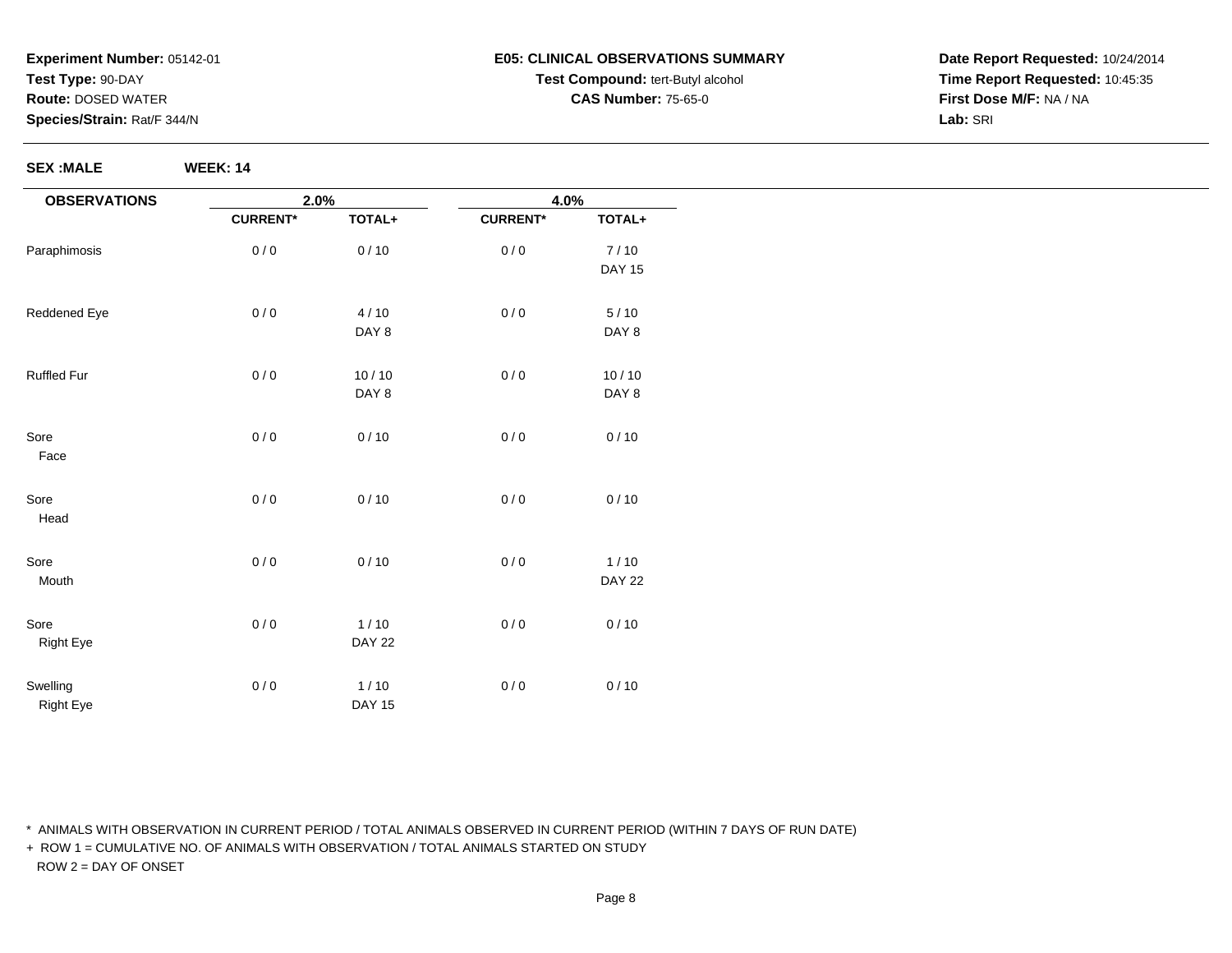# **E05: CLINICAL OBSERVATIONS SUMMARYTest Compound:** tert-Butyl alcohol **CAS Number:** 75-65-0

**Date Report Requested:** 10/24/2014**Time Report Requested:** 10:45:35**First Dose M/F:** NA / NA**Lab:** SRI

| <b>SEX:MALE</b>     | <b>WEEK: 14</b> |               |                 |               |
|---------------------|-----------------|---------------|-----------------|---------------|
| <b>OBSERVATIONS</b> | 2.0%            |               | 4.0%            |               |
|                     | <b>CURRENT*</b> | <b>TOTAL+</b> | <b>CURRENT*</b> | TOTAL+        |
| Urine Stain         | 0/0             | 0/10          | 0/0             | 1/10          |
|                     |                 |               |                 | <b>DAY 50</b> |

\*\*\*END OF MALE DATA\*\*\*

\* ANIMALS WITH OBSERVATION IN CURRENT PERIOD / TOTAL ANIMALS OBSERVED IN CURRENT PERIOD (WITHIN 7 DAYS OF RUN DATE)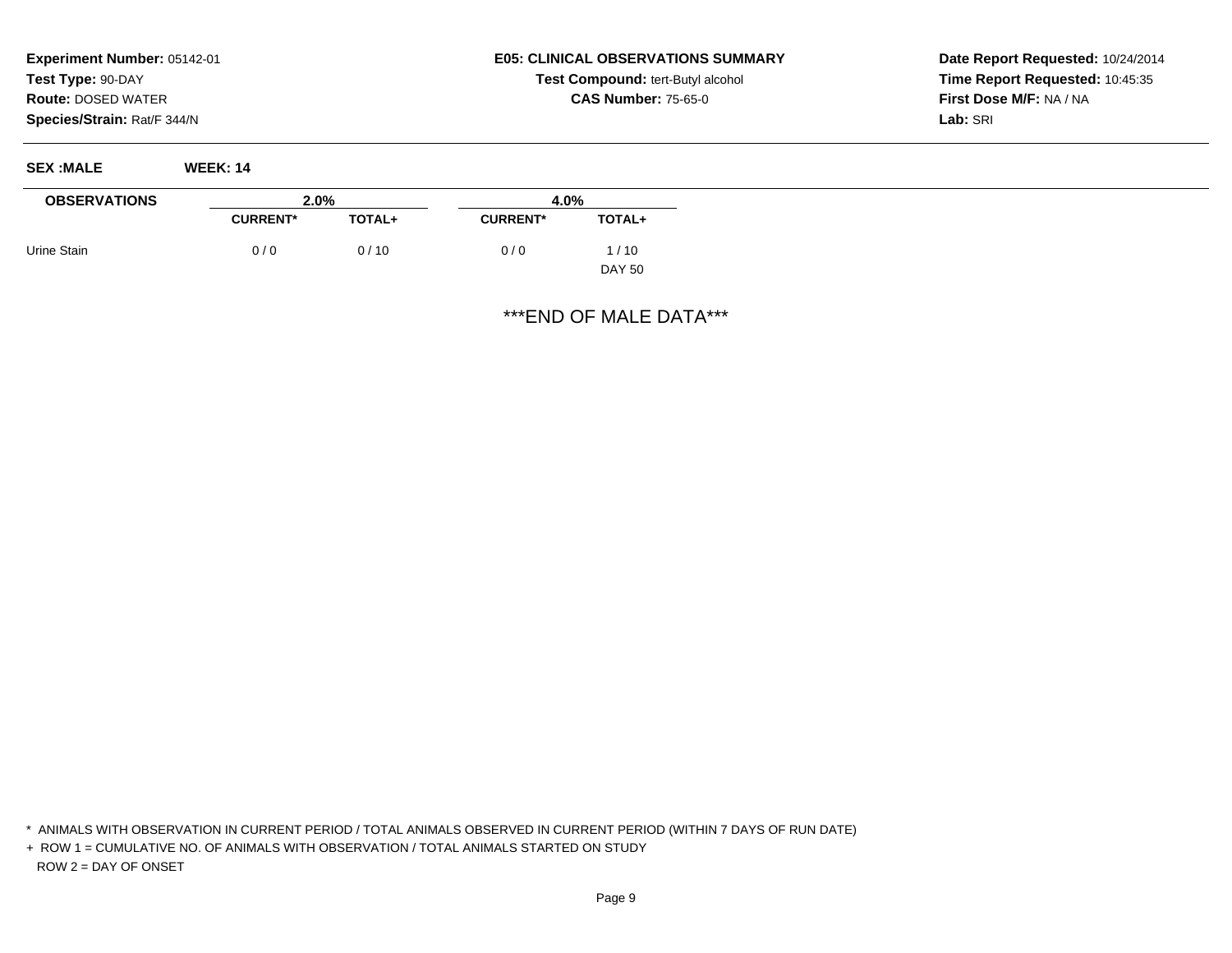#### **E05: CLINICAL OBSERVATIONS SUMMARYTest Compound:** tert-Butyl alcohol **CAS Number:** 75-65-0

**Date Report Requested:** 10/24/2014**Time Report Requested:** 10:45:35**First Dose M/F:** NA / NA**Lab:** SRI

**SEX :FEMALE WEEK: 14**

| <b>OBSERVATIONS</b>               | 0.0%            |                         | 0.25%           |                         | 0.5%            |                         | 1.0%            |                         |  |
|-----------------------------------|-----------------|-------------------------|-----------------|-------------------------|-----------------|-------------------------|-----------------|-------------------------|--|
|                                   | <b>CURRENT*</b> | TOTAL+                  | <b>CURRENT*</b> | TOTAL+                  | <b>CURRENT*</b> | TOTAL+                  | <b>CURRENT*</b> | TOTAL+                  |  |
| Alopecia                          | 0/0             | 1/10<br><b>DAY 29</b>   | 0/0             | 0/10                    | 0/0             | 1/10<br><b>DAY 29</b>   | 0/0             | 1/10<br><b>DAY 29</b>   |  |
| Ataxia                            | 0/0             | 0/10                    | 0/0             | $1/10$<br><b>DAY 15</b> | 0/0             | 0/10                    | 0/0             | 0/10                    |  |
| Blood In Urine                    | 0/0             | 0/10                    | 0/0             | 0/10                    | 0/0             | 0/10                    | 0/0             | 0/10                    |  |
| Discharge<br><b>Right Eye</b>     | 0/0             | $1/10$<br><b>DAY 29</b> | 0/0             | 0/10                    | 0/0             | 0/10                    | 0/0             | 0/10                    |  |
| Discoloration<br><b>Right Eye</b> | 0/0             | 0/10                    | 0/0             | 0/10                    | 0/0             | 0/10                    | 0/0             | $1/10$<br><b>DAY 64</b> |  |
| Emaciated                         | 0/0             | 0/10                    | 0/0             | 0/10                    | 0/0             | 0/10                    | 0/0             | 0/10                    |  |
| Exophthalmos                      | 0/0             | $1/10$<br><b>DAY 29</b> | 0/0             | 0/10                    | 0/0             | 0/10                    | 0/0             | 0/10                    |  |
| <b>Head Tilted</b>                | 0/0             | 4/10<br><b>DAY 22</b>   | 0/0             | 3/10<br>DAY 8           | 0/0             | $2/10$<br><b>DAY 29</b> | 0/0             | $5/10$<br><b>DAY 22</b> |  |

\* ANIMALS WITH OBSERVATION IN CURRENT PERIOD / TOTAL ANIMALS OBSERVED IN CURRENT PERIOD (WITHIN 7 DAYS OF RUN DATE)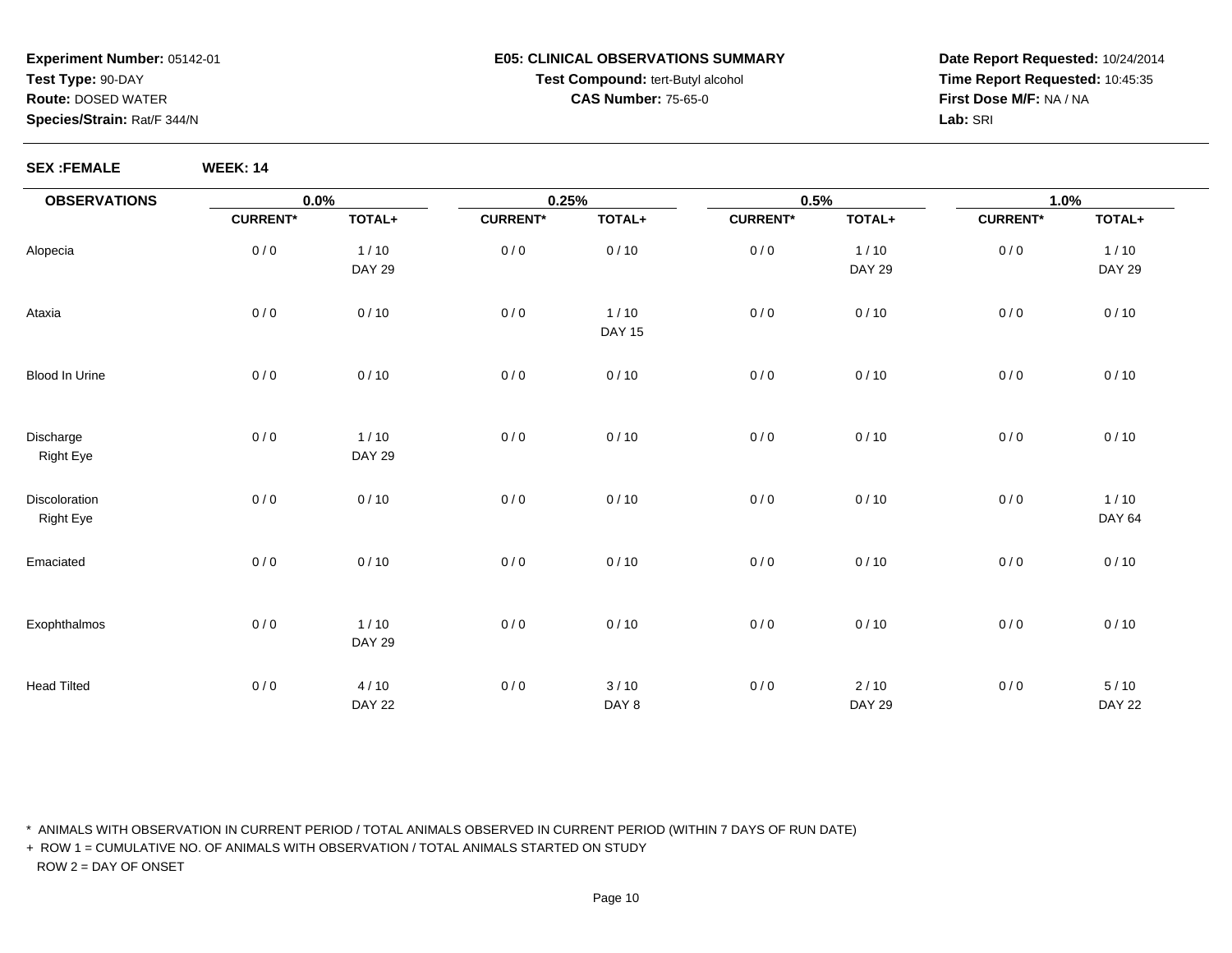#### **E05: CLINICAL OBSERVATIONS SUMMARYTest Compound:** tert-Butyl alcohol **CAS Number:** 75-65-0

**Date Report Requested:** 10/24/2014**Time Report Requested:** 10:45:36**First Dose M/F:** NA / NA**Lab:** SRI

**SEX :FEMALE WEEK: 14**

| <b>OBSERVATIONS</b>                        | 0.0%            |                         | 0.25%           |                         | 0.5%            |                         | 1.0%            |                         |
|--------------------------------------------|-----------------|-------------------------|-----------------|-------------------------|-----------------|-------------------------|-----------------|-------------------------|
|                                            | <b>CURRENT*</b> | TOTAL+                  | <b>CURRENT*</b> | TOTAL+                  | <b>CURRENT*</b> | TOTAL+                  | <b>CURRENT*</b> | TOTAL+                  |
| Hyperactive                                | 0/0             | 0/10                    | 0/0             | 0/10                    | 0/0             | 0/10                    | 0/0             | 0/10                    |
| Micro-Ophthalmia                           | 0/0             | 2/10<br><b>DAY 57</b>   | 0/0             | 0/10                    | 0/0             | 0/10                    | 0/0             | 0/10                    |
| <b>Missing Anatomy</b><br><b>Right Eye</b> | 0/0             | $1/10$<br><b>DAY 36</b> | 0/0             | 0/10                    | 0/0             | 0/10                    | 0/0             | 0/10                    |
| <b>Missing Anatomy</b><br>Tail             | 0/0             | $1/10$<br><b>DAY 85</b> | 0/0             | 0/10                    | 0/0             | 0/10                    | 0/0             | 0/10                    |
| Opacity                                    | 0/0             | 2/10<br><b>DAY 22</b>   | 0/0             | $1/10$<br><b>DAY 29</b> | 0/0             | $1/10$<br><b>DAY 50</b> | 0/0             | 2/10<br><b>DAY 29</b>   |
| Pallor                                     | 0/0             | 2/10<br><b>DAY 71</b>   | 0/0             | 2/10<br><b>DAY 29</b>   | 0/0             | 1/10<br><b>DAY 50</b>   | 0/0             | 2/10<br><b>DAY 36</b>   |
| Reddened Eye                               | 0/0             | 3/10<br><b>DAY 22</b>   | 0/0             | 0/10                    | 0/0             | 3/10<br><b>DAY 22</b>   | 0/0             | $1/10$<br><b>DAY 57</b> |
| <b>Ruffled Fur</b>                         | 0/0             | 7/10<br>DAY 8           | 0/0             | $5/10$<br><b>DAY 15</b> | 0/0             | 5/10<br><b>DAY 29</b>   | 0/0             | 3/10<br>DAY 8           |

\* ANIMALS WITH OBSERVATION IN CURRENT PERIOD / TOTAL ANIMALS OBSERVED IN CURRENT PERIOD (WITHIN 7 DAYS OF RUN DATE)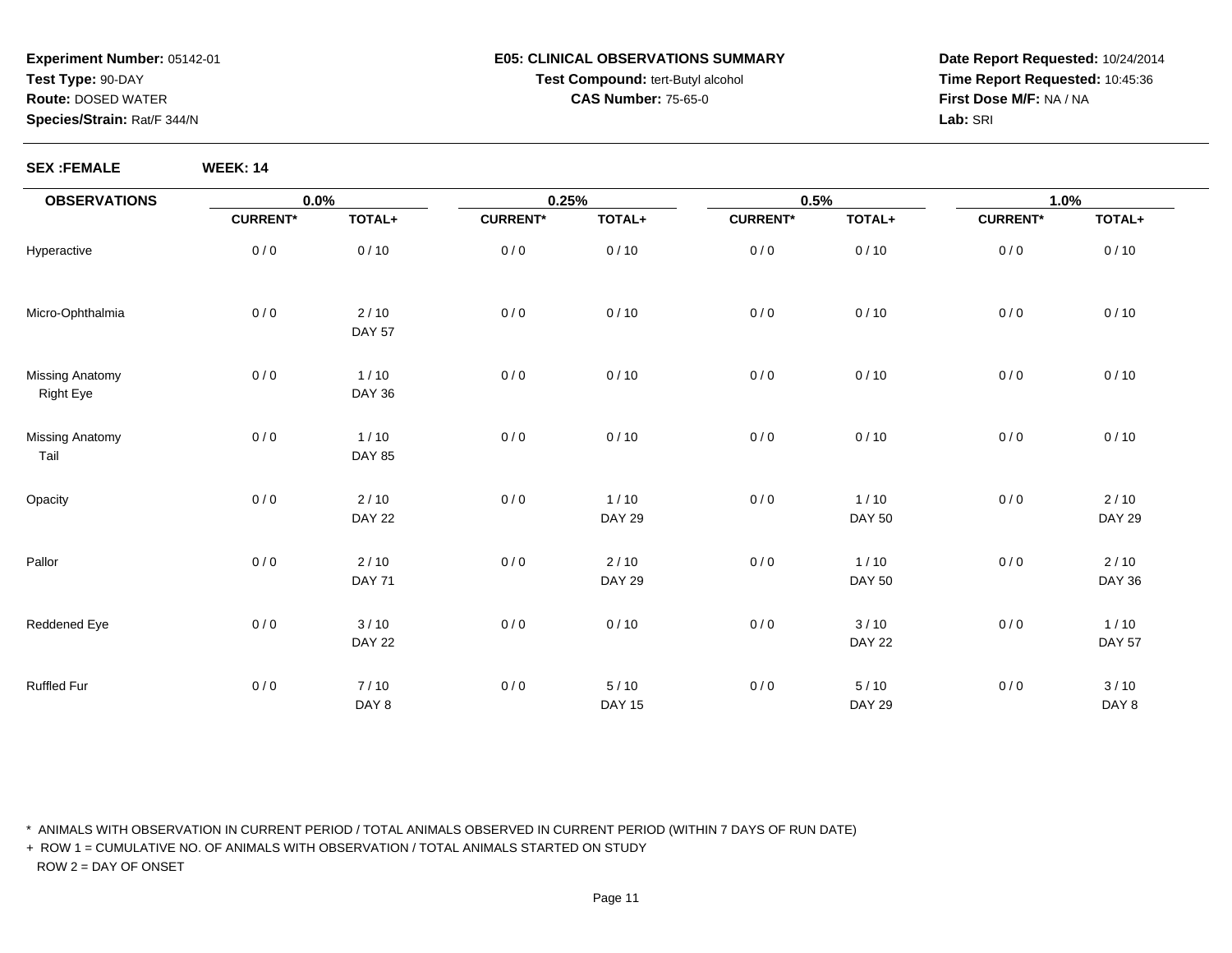#### **E05: CLINICAL OBSERVATIONS SUMMARYTest Compound:** tert-Butyl alcohol **CAS Number:** 75-65-0

**Date Report Requested:** 10/24/2014**Time Report Requested:** 10:45:36**First Dose M/F:** NA / NA**Lab:** SRI

**SEX :FEMALE WEEK: 14**

| <b>OBSERVATIONS</b>          | $0.0\%$         |                       |                 | 0.25%  |                 | 0.5%   |                 | 1.0%   |  |
|------------------------------|-----------------|-----------------------|-----------------|--------|-----------------|--------|-----------------|--------|--|
|                              | <b>CURRENT*</b> | TOTAL+                | <b>CURRENT*</b> | TOTAL+ | <b>CURRENT*</b> | TOTAL+ | <b>CURRENT*</b> | TOTAL+ |  |
| Sore<br><b>Right Eye</b>     | 0/0             | 1/10<br><b>DAY 22</b> | 0/0             | 0/10   | 0/0             | 0/10   | 0/0             | 0/10   |  |
| Sore<br>Tail                 | 0/0             | 0/10                  | 0/0             | 0/10   | 0/0             | 0/10   | 0/0             | 0/10   |  |
| Swelling<br><b>Right Eye</b> | 0/0             | 1/10<br><b>DAY 22</b> | 0/0             | 0/10   | 0/0             | 0/10   | 0/0             | 0/10   |  |
| Tachypnea                    | 0/0             | 0/10                  | 0/0             | 0/10   | 0/0             | 0/10   | 0/0             | 0/10   |  |
| Urine Stain                  | 0/0             | 0/10                  | 0/0             | 0/10   | 0/0             | 0/10   | 0/0             | 0/10   |  |

\* ANIMALS WITH OBSERVATION IN CURRENT PERIOD / TOTAL ANIMALS OBSERVED IN CURRENT PERIOD (WITHIN 7 DAYS OF RUN DATE)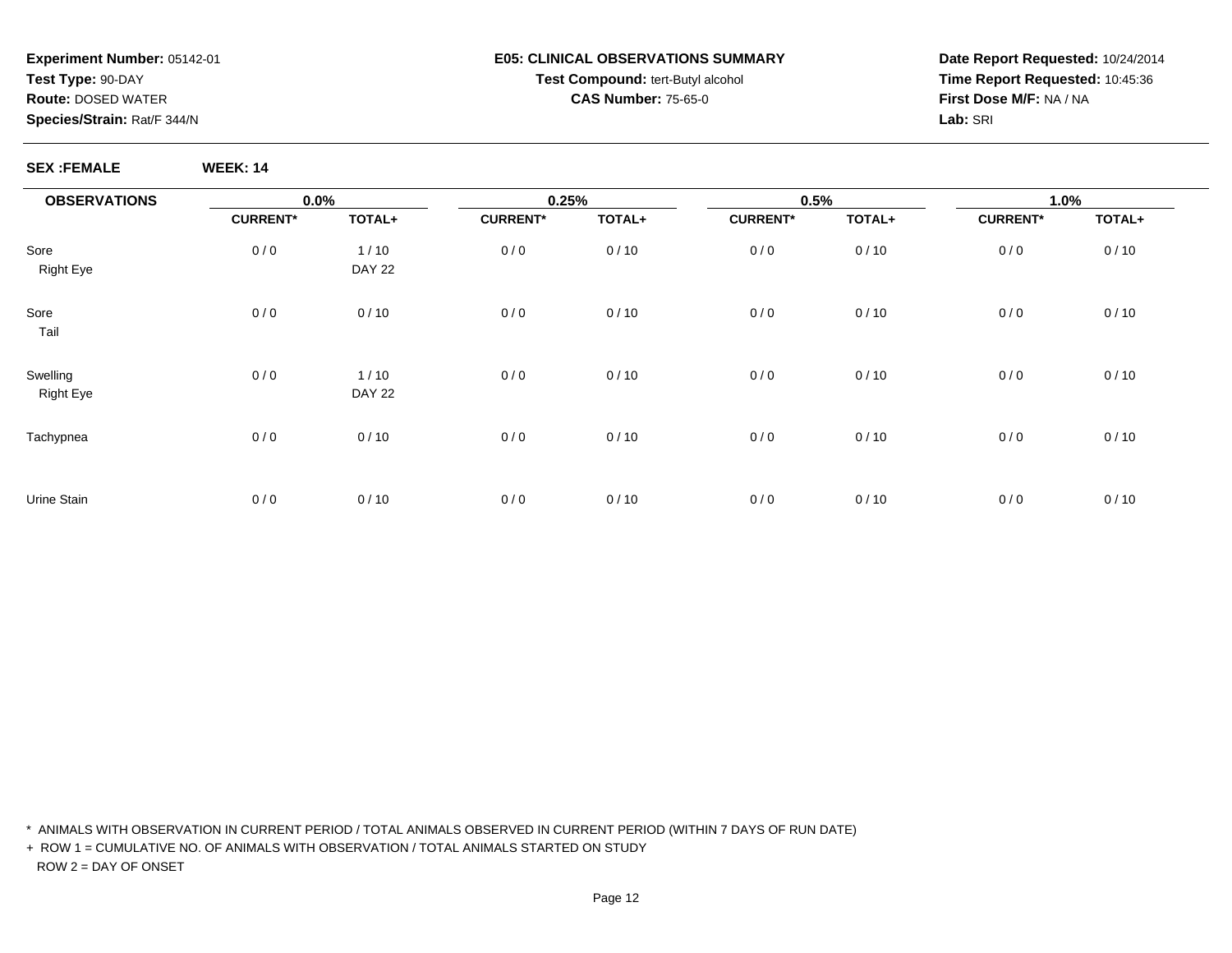#### **E05: CLINICAL OBSERVATIONS SUMMARYTest Compound:** tert-Butyl alcohol **CAS Number:** 75-65-0

**Date Report Requested:** 10/24/2014**Time Report Requested:** 10:45:36**First Dose M/F:** NA / NA**Lab:** SRI

**SEX :FEMALE WEEK: 14**

| <b>OBSERVATIONS</b> | 2.0%            |               | 4.0%            |               |
|---------------------|-----------------|---------------|-----------------|---------------|
|                     | <b>CURRENT*</b> | TOTAL+        | <b>CURRENT*</b> | TOTAL+        |
| Alopecia            | 0/0             | 0/10          | 0/0             | $1/10$        |
|                     |                 |               |                 | <b>DAY 29</b> |
| Ataxia              | 0/0             | $2/10$        | 0/0             | 9/10          |
|                     |                 | DAY 8         |                 | DAY 8         |
| Blood In Urine      | 0/0             | 0/10          | 0/0             | $2/10$        |
|                     |                 |               |                 | <b>DAY 22</b> |
| Discharge           | 0/0             | 0/10          | 0/0             | 0/10          |
| <b>Right Eye</b>    |                 |               |                 |               |
| Discoloration       | 0/0             | 0/10          | 0/0             | 0/10          |
| <b>Right Eye</b>    |                 |               |                 |               |
| Emaciated           | 0/0             | 0/10          | 0/0             | 9/10          |
|                     |                 |               |                 | <b>DAY 15</b> |
| Exophthalmos        | 0/0             | $1/10$        | 0/0             | $1/10$        |
|                     |                 | DAY 64        |                 | <b>DAY 29</b> |
| <b>Head Tilted</b>  | 0/0             | 4/10          | 0/0             | $1/10$        |
|                     |                 | <b>DAY 22</b> |                 | <b>DAY 22</b> |

\* ANIMALS WITH OBSERVATION IN CURRENT PERIOD / TOTAL ANIMALS OBSERVED IN CURRENT PERIOD (WITHIN 7 DAYS OF RUN DATE)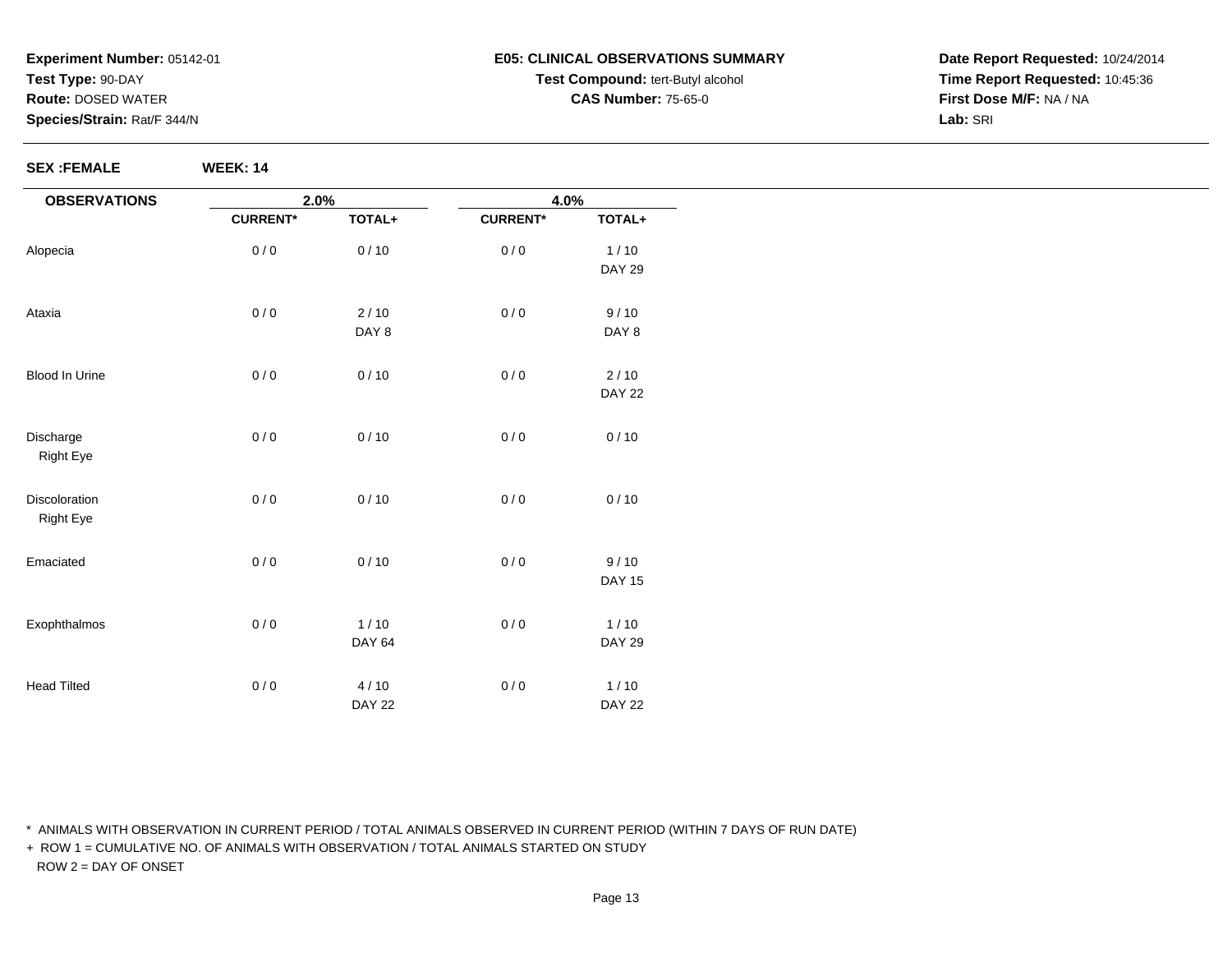#### **E05: CLINICAL OBSERVATIONS SUMMARYTest Compound:** tert-Butyl alcohol **CAS Number:** 75-65-0

**Date Report Requested:** 10/24/2014**Time Report Requested:** 10:45:36**First Dose M/F:** NA / NA**Lab:** SRI

**SEX :FEMALE WEEK: 14**

| <b>OBSERVATIONS</b>            | 2.0%<br>4.0%    |               |                 |               |
|--------------------------------|-----------------|---------------|-----------------|---------------|
|                                | <b>CURRENT*</b> | TOTAL+        | <b>CURRENT*</b> | TOTAL+        |
| Hyperactive                    | 0/0             | 0/10          | 0/0             | $5/10$        |
|                                |                 |               |                 | <b>DAY 15</b> |
| Micro-Ophthalmia               | 0/0             | $1/10$        | 0/0             | 6/10          |
|                                |                 | <b>DAY 85</b> |                 | <b>DAY 29</b> |
| <b>Missing Anatomy</b>         | 0/0             | 0/10          | 0/0             | 1/10          |
| <b>Right Eye</b>               |                 |               |                 | <b>DAY 36</b> |
| <b>Missing Anatomy</b><br>Tail | 0/0             | 0/10          | 0/0             | 0/10          |
| Opacity                        | 0/0             | $2/10$        | 0/0             | 2/10          |
|                                |                 | <b>DAY 22</b> |                 | <b>DAY 29</b> |
| Pallor                         | 0/0             | $2/10$        | 0/0             | 7/10          |
|                                |                 | <b>DAY 29</b> |                 | <b>DAY 22</b> |
| Reddened Eye                   | 0/0             | 3/10          | 0/0             | 6/10          |
|                                |                 | <b>DAY 57</b> |                 | <b>DAY 29</b> |
| Ruffled Fur                    | 0/0             | 8/10          | 0/0             | 9/10          |
|                                |                 | <b>DAY 15</b> |                 | <b>DAY 15</b> |

\* ANIMALS WITH OBSERVATION IN CURRENT PERIOD / TOTAL ANIMALS OBSERVED IN CURRENT PERIOD (WITHIN 7 DAYS OF RUN DATE)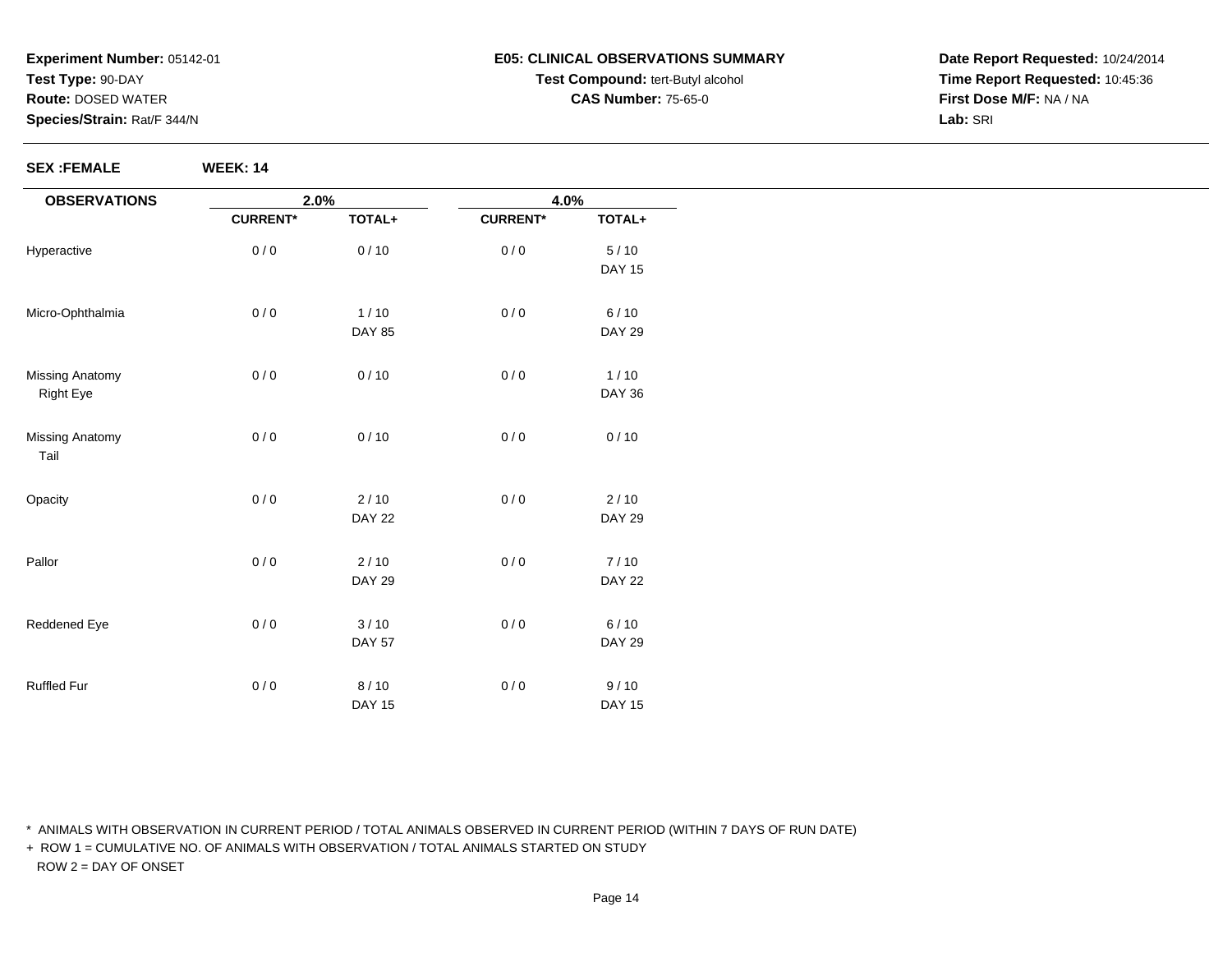#### **E05: CLINICAL OBSERVATIONS SUMMARYTest Compound:** tert-Butyl alcohol **CAS Number:** 75-65-0

**Date Report Requested:** 10/24/2014**Time Report Requested:** 10:45:36**First Dose M/F:** NA / NA**Lab:** SRI

**SEX :FEMALE WEEK: 14**

| <b>OBSERVATIONS</b> | 2.0%            |               |                 | 4.0%          |  |  |
|---------------------|-----------------|---------------|-----------------|---------------|--|--|
|                     | <b>CURRENT*</b> | TOTAL+        | <b>CURRENT*</b> | TOTAL+        |  |  |
| Sore                | 0/0             | 0/10          | 0/0             | 1/10          |  |  |
| <b>Right Eye</b>    |                 |               |                 | <b>DAY 22</b> |  |  |
| Sore                | 0/0             | 0/10          | 0/0             | $1/10$        |  |  |
| Tail                |                 |               |                 | <b>DAY 36</b> |  |  |
| Swelling            | 0/0             | 0/10          | 0/0             | 1/10          |  |  |
| <b>Right Eye</b>    |                 |               |                 | <b>DAY 29</b> |  |  |
| Tachypnea           | 0/0             | $1/10$        | 0/0             | 0/10          |  |  |
|                     |                 | <b>DAY 36</b> |                 |               |  |  |
| Urine Stain         | 0/0             | 0/10          | 0/0             | 7/10          |  |  |
|                     |                 |               |                 | <b>DAY 36</b> |  |  |

\* ANIMALS WITH OBSERVATION IN CURRENT PERIOD / TOTAL ANIMALS OBSERVED IN CURRENT PERIOD (WITHIN 7 DAYS OF RUN DATE)